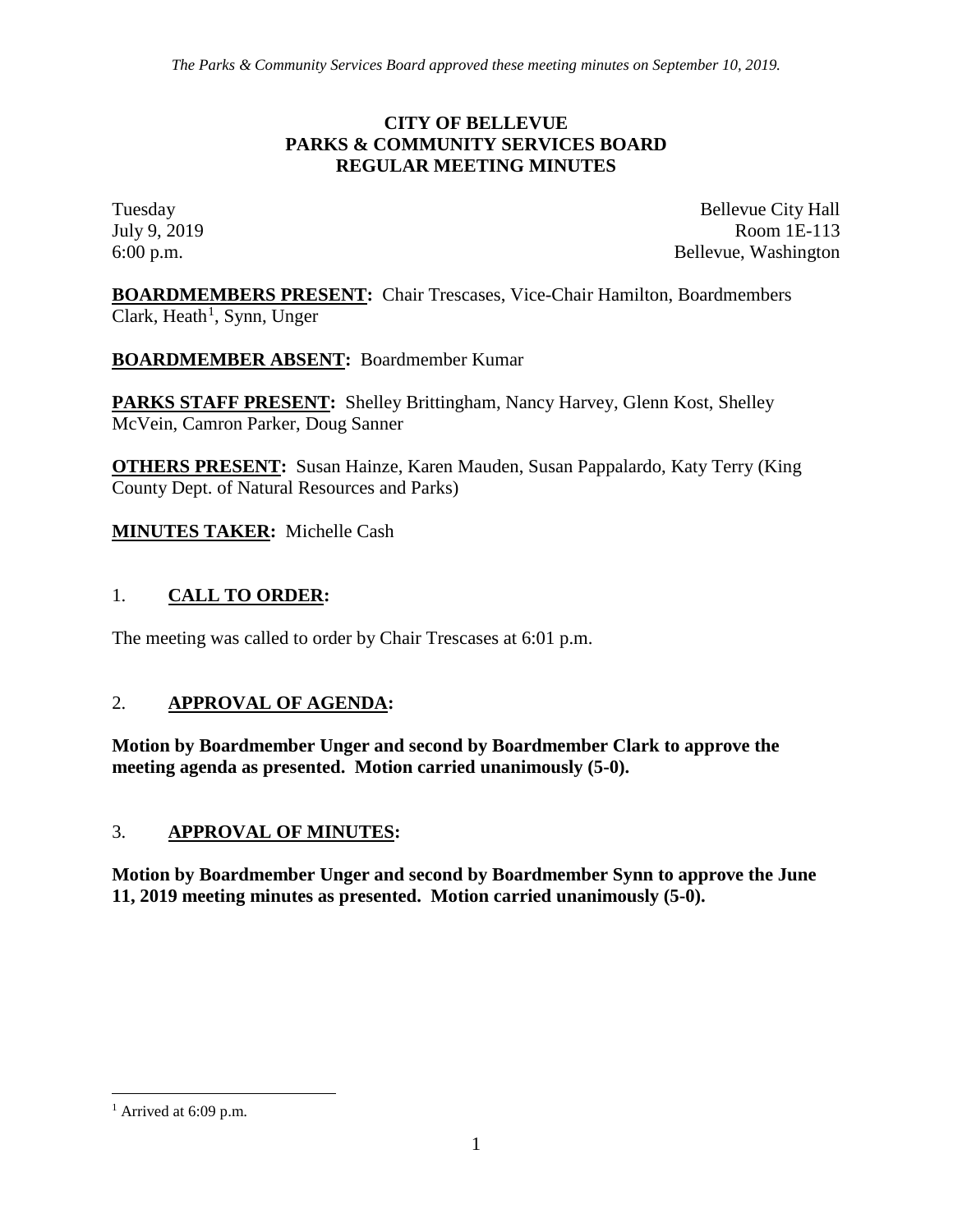### 4. **ORAL COMMUNICATIONS/PUBLIC COMMENTS:**

Susan Pappalardo, SplashForward

320 7<sup>th</sup> Ave. W., Kirkland, WA

On behalf of the SplashForward Board, Ms. Pappalardo stated that SplashForward has formalized into a WA State nonprofit and a federal tax-exempt 501(c)3 public charity.

SplashForward's role is the following:

- Advocate:
	- o Access for all ages and abilities.
	- o To build awareness and showcase the great community need.
- Stakeholder:
	- o As a thought leader bringing best in class vision and practices, gathered from local and national facilities to demonstrate that operational sustainability is not just a model but attainable.
	- o Bring the voices and vision of the stakeholders to the table.
	- o Build partnerships with key community stakeholders, local businesses, foundations and institutions.
- Private Funding Partner:
	- o Act as the funding vehicle for private capital and ongoing programmatic funding through local, regional, state and national sources.

Ms. Pappalardo clarified that SplashForward has made progress in the following areas:

- Hired an independent Aquatics Consultant in January, 2019.
- Performing a deep regional aquatics analysis to support enhance, and complement the work being done by Bellevue.
- Engaged with and secured the endorsements and support of:
	- o Boys & Girls Clubs of Bellevue
	- o Bellevue School District Special Needs PTSA
	- o Jubilee Reach
	- o Special Olympics of Washington
	- o Sports Governing Bodies and User Groups (PNA of Masters Swimming, Pacific Northwest Swimming).
- Continue to broaden outreach efforts and build engagement and awareness within the community.

Ms. Pappalardo stressed that SplashForward is committed to helping guide the effort for the aquatic center.

### 5. **COMMUNICATIONS FROM CITY COUNCIL, COMMUNITY COUNCIL, BOARDS AND COMMISSIONS:**

No report.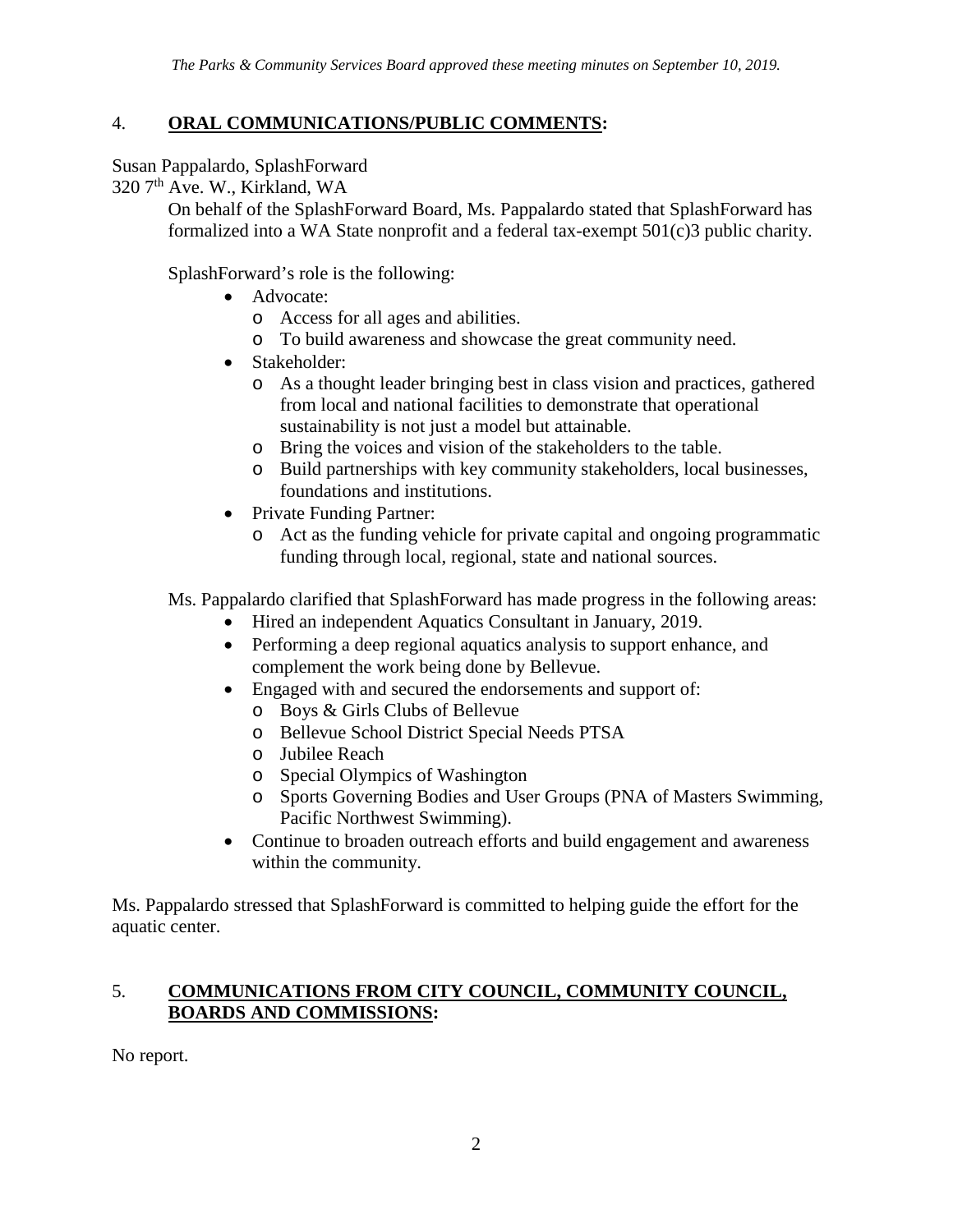# 6. **DIRECTOR'S REPORT:**

Ms. McVein provided the following report:

- Great turnout for the Bellevue Family  $4<sup>th</sup>$  of July event with approximately 60k people in attendance.
- The Leadership Team has been conducting neighborhood walks. These have been a great opportunity for the leaders of Bellevue to get in touch with the community.
- Some of Bellevue's water beaches have been opened with lifeguards (Newcastle Beach Park, Meydenbauer Beach Park, Enatai Beach Park). Efforts are underway to staff the additional beaches with lifeguards.

# 7. **BOARD COMMUNICATIONS:**

Boardmember Unger recently participated in the neighborhood walk for her community. She also enjoyed the Bellevue Family 4<sup>th</sup> of July celebration.

Boardmember Clark thanked the Parks Department for the reusable water bottles that were distributed to Boardmembers. He also visited Downtown Park, Wilburton Hill Park, McCormick Park and Ashwood Park. He commented about the well-maintained grounds around the Bellevue Library, adjacent to Ashwood Park.

Boardmember Synn enjoyed the Bellevue Family 4<sup>th</sup> of July celebration. He also requested an update regarding the recent developments with Amazon relocating to Bellevue and the effects this may have on park impact fees. Boardmember Heath added that it would be helpful to receive an annual update about the building development projects in Bellevue.

Vice-Chair Hamilton enjoyed spending time at the Newport Hills/Tyler property area. He is anxious to see how this parcel will be developed.

# 8. **CHAIR COMMUNICATION & DISCUSSION:**

Chair Trescases enjoyed the Bellevue Family 4th of July celebration. She also spoke about the exciting new play structure at Crossroads Park. Like Boardmembers Synn and Heath, Chair Trescases would like an update about the various building developments in Bellevue (i.e., Amazon and Vulcan).

# 9. **BOARDMEMBER/COMMITTEE/LIAISON REPORTS:**

No reports.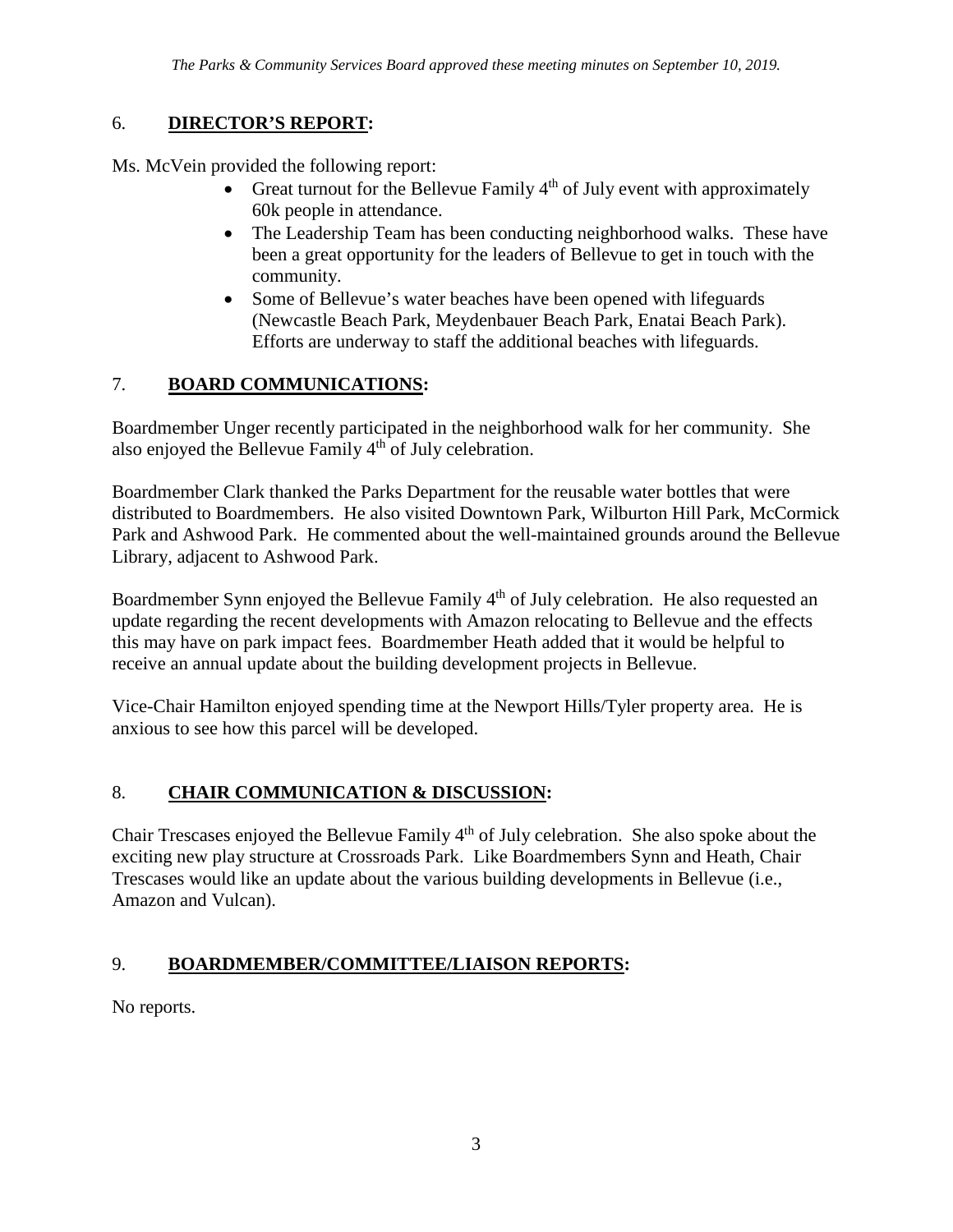### 10. **DISCUSSION/ACTION ITEMS:**

### A. King County Parks Levy Renewal

Mr. Parker provided an overview of the King County parks levy. The previous King County parks levy was approved by voters in 2003 to support operations and maintenance of regional and rural parks. Mr. Parker noted that the levy was renewed and increased in 2007 and again in 2013 to support both operations and expansion of parks, open space and trails. If the parks levy is renewed in August, the levy would extend from 2020 to 2025.

Katy Terry, King County Parks & Recreation Director, explained that the parks levy goals are to:

- Take care of existing parks and trails
- Increase access
- Improve regional trails and mobility
- Grow and connect regional open space and natural lands

Ms. Terry added that the levy was developed to keep King County's parks, regional trails and open spaces clean, safe and open, as well as keep pace with the growing region by expanding and improving access to parks and recreation for all King County residents. Ms. Terry clarified that the total levy generates an estimated \$810M over a six year period, which is approximately \$0.1832 per \$1,000 of assessed property value. The levy would break down in the following manner:

- 39% Keep parks and trails clean, safe and open (\$319M)
- 24% Make parks, green spaces and recreation more accessible (\$193M)
- 20% Improve regional trails and mobility (\$166M)
- 15% Grow and connect regional open space (\$121M)
- $2\%$  Other costs (\$13M)

Some of the specific investments in and around Bellevue include:

- Eastside Rail Corridor
- Pass-through funding for Bellevue parks and trails
- New and expanded grant funding for cities

Ms. Terry reviewed a detailed investments summary of some of the levy allocations.

Ms. Terry discussed the fundamentals of a levy and the voting process, in response to questions from Boardmember Unger regarding this topic. Ms. Terry also discussed some of the ramifications if the levy does not pass.

Boardmember Clark asked if the levy calculations were calculated bottom-up or top-down. Ms. Terry explained that the greatest interests and concerns were taken into consideration for the levy. A significant amount of outreach was also conducted with many stakeholder groups to obtain feedback for the continuation levy or a levy with additional investments. An executive proposal was developed and then the King County Council deliberated on the findings. When King County Council approved the levy, there were very specific tasks identified.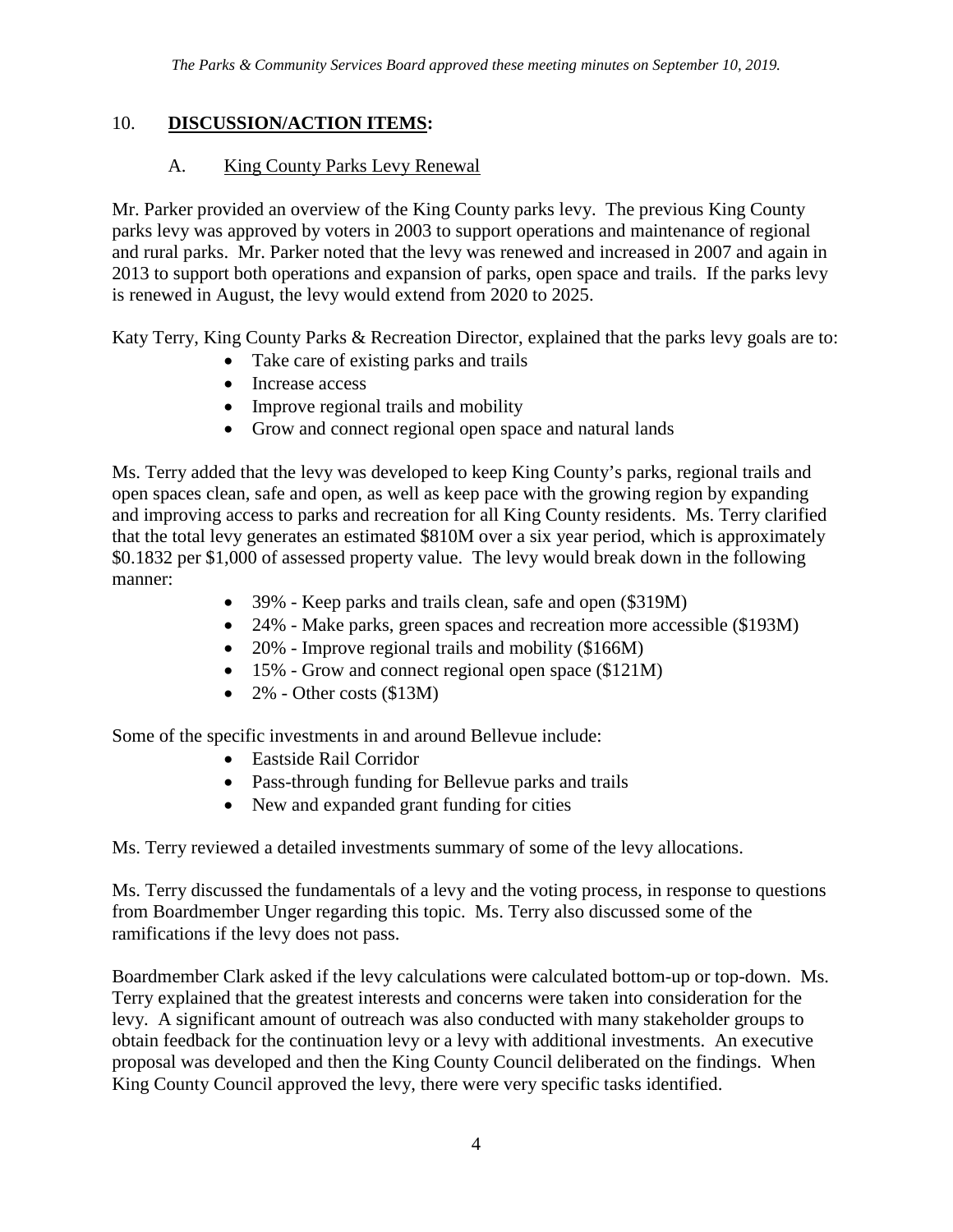Boardmember Clark inquired if the 8<sup>th</sup> Street Bridge is parallel to the light rail. Ms. Terry discussed the trail crossing in this area and the sensitive nature of the crossing. She added that this specific crossing is complementary to the Sound Transit crossing.

In regards to the aquatic center funding, Boardmember Clark asked if the project is county-wide and if other municipalities are moving forward in support of the project. Ms. Terry noted that the greatest interest for the aquatic center project is from the Cities of Bellevue, Redmond and Kirkland. The Cities of Shoreline and Enumclaw have also expressed interest in the project.

Boardmember Clark asked how Bellevue would access the funds allocated in the grant program portion of the levy. Ms. Terry explained that King County Council is evaluating the grant requirements and how the process might work. There are already other grants administered through King County so the process will most likely be similar.

In regards to the length of the levy, Boardmember Synn inquired if six years is a common length of time. Ms. Terry clarified that a six year levy is the maximum amount when the index is set to inflation—this is a state statute.

Boardmember Synn asked when the current Bellevue Parks levy will expire. Mr. Parker clarified that Bellevue's levy was approved in 2008 and is a 20 year levy. However, the City is not prohibited from having another levy. Boardmember Synn expressed concern about the risk of being over-levied with the King County levy ending in 2025 and the Bellevue levy ending in 2028. Ms. Terry explained that there has been a lot of discussion regarding the levy timing. This has also been considered during the outreach process. Ms. Terry added that King County is trying to focus their investments on things the cities within King County might not be able to do. The hope is that the King County levy will be complementary to other jurisdictions' levies.

Boardmember Synn asked how many King County Councilmembers represent Bellevue. Ms. Terry noted that Bellevue fits into two Council districts so both Councilmembers Balducci and Dunn represent Bellevue.

Boardmember Heath expressed his support of the levy and thanked staff for the presentation.

Vice-Chair Hamilton asked if informal polling has been conducted for the levy. Ms. Terry explained that once the levy goes onto the ballot, campaigning can commence. However, outreach efforts have been ongoing.

Boardmember Unger asked if growth is being accommodated within the levy. Ms. Terry explained that it is always a challenge to keep the level of service up, while having new things. Keeping parks clean, safe and open has a small amount of staff allocated to take care of these things.

Boardmember Synn requested clarification regarding the \$36M provided to the Woodland Park Zoo. Ms. Terry noted that these funds are over a six year time period for continued environmental education and conservation programs.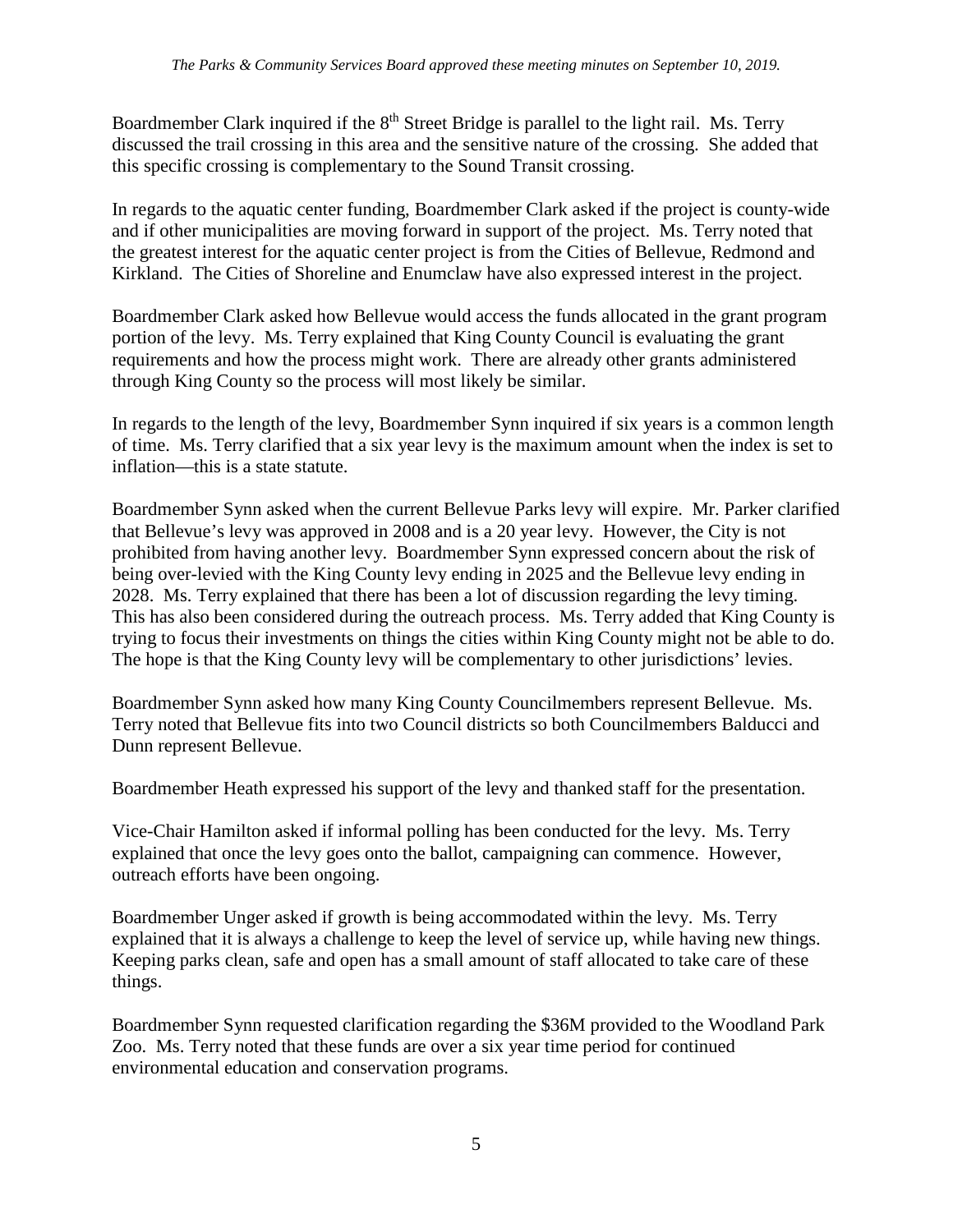# B. Aquatics Facility Feasibility Study

Mr. Kost and Mr. Sanner provided an overview of the Aquatic Center Feasibility Study. Mr. Sanner clarified that the presentation was for informational purposes only—no Parks Board decision/approval was needed.

Mr. Sanner recalled that the existing Bellevue Aquatic Center (BAC) was built in the 1970s and acquired by the City in 1997. A 2009 study supported the need for a contemporary regional aquatic facility. However, the concept did not move forward due to the recession and the lack of a partnership interest. Regional interest in an aquatic center resurfaced in 2017. In November 2018, the City approved a consultant contract with ARC Architects to help inform the Council's decision on whether to proceed with exploring an aquatic center. Mr. Sanner said the 2018-2020 Council Vision highlights the development of a regional aquatic center as a priority.

Mr. Sanner identified a number of potential partners for a regional aquatic center. He noted that the Bellevue School District submitted a letter of interest to meet the needs of student athletes and is exploring capital funding options. City staff has presented a project overview to the Bellevue College Board of Trustees. Mr. Sanner said staff has had initial conversations with healthcare and wellness providers. However, the City has not yet pursued corporate sponsorship. The City will continue to work with King County to discuss the benefits of a coordinated regional approach and potential funding mechanisms. Mr. Sanner highlighted the advocacy of the SPLASH Forward group as well.

Mr. Kost stated that the feasibility study update includes a number of tasks, including:

- Finalize the scale and scope of the program elements, and preparing a schematic drawing and architectural rendering
- Update the estimated capital costs by program element and identify potential cost recovery strategies
- Update the estimated operating cost performance by program element
- Conduct a site feasibility analysis
- Develop a financing and operations plan, potentially with public, private and/or nonprofit partnerships
- Prepare communication tools and conduct public outreach meetings and presentations
- Provide information on how existing pools and aquatic facilities might be impacted by a new aquatics center

Mr. Kost noted that the consultant team for the feasibility study update includes: 1) ARC Architects, the primary consultant and a participant in the 2009 study; 2) Ballard\*King to address income statements, cost recovery, and business planning; and 3) the Aquatic Design Group to address a sustainable aquatic center design to meet the needs of the project partners. Mr. Kost added that that SPLASH Forward and the Isaac Sports Group are developing complementary/supporting information.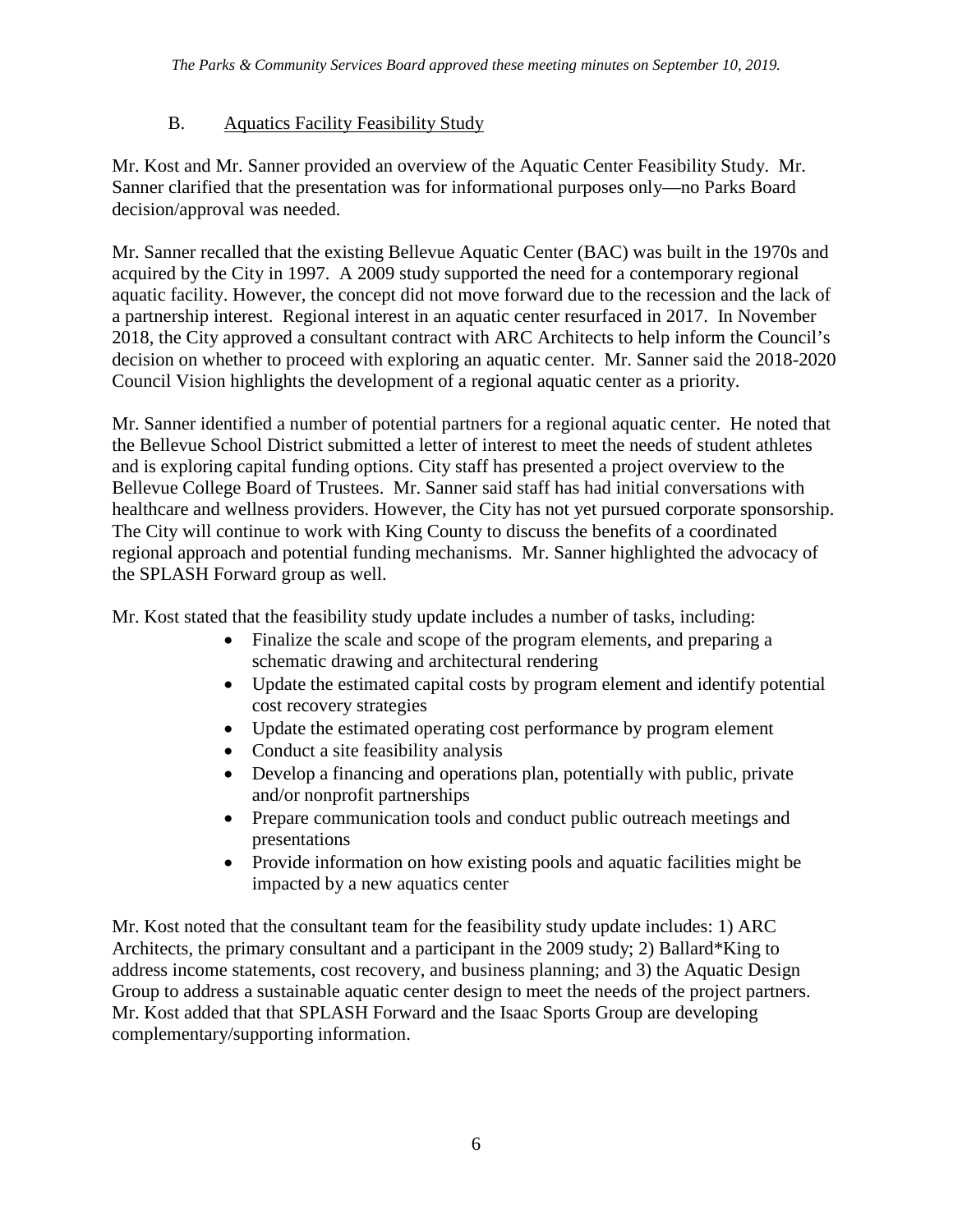Mr. Kost discussed the following core principles of the study:

- Bellevue is considering a contemporary, state-of-the-art facility to meet aquatic needs and promote community health and wellness.
- The facility will be culturally inclusive, operationally sustainable, and a vibrant hub for the entire community.
- The facility will serve the full range of fitness, recreation, health, and programs for all ages, abilities, and backgrounds.
- Bellevue encourages partnerships with public, non-profit, and for-profit organizations that enhance the ability to meet demand and support universal public access.

Mr. Kost summarized the work to date on the feasibility study update, which includes working with SPLASH Forward, evaluating sizing and development issues, developing a framework for evaluating costs and program options, reaching out to potential partners, participating in the King County regional process, and gathering financial, marketing, and programming information from comparable facilities. He highlighted the lessons learned from the 2009 study and described potential program elements to be provided by a regional aquatic center in the areas of leisure/recreation, instruction/fitness, program pool, wellness/rehabilitation, and competitive sports.

Mr. Kost explained that a regional aquatic facility could be accommodated on a four-acre site with structured parking, or up to a seven-acre site with surface parking. A detailed site analysis is proposed for Bellevue College, Lincoln Center, Marymoor Park, and Airfield Park. Mr. Kost noted that additional sites could emerge based on the King County regional study and/or partners' interests.

Boardmember Unger commented that it is difficult to integrate Bellevue College with the community.

Boardmember Synn asked if privatization of the open space within the aquatic facility being considered (i.e., another business within the dry side amenities of the facility). Mr. Kost explained that some options have been discussed, like Starbucks. He added that the dry side amenities are being explored to help drive down the operating cost of the aquatic facility. If dry side amenities are incorporated, Chair Trescases requested that the amenities complement the aquatic facility.

Mr. Sanner said the next steps in the process for Council are a review of the aquatic center technical options (i.e., preliminary program, design, financial model) this fall and a review of the final study in First Quarter 2020 (i.e., partnerships, business model, and funding alternatives).

Mr. Sanner reviewed Council's feedback from the study, including: general support for the proposed approach, financial analysis and partnership modes; continue to study full-service facility ("Go Big or Go Home"); support the need to evaluate separate deep water tank; explore the future of BAC/Odle Pool; and explore impacts on Bellevue's neighborhood pools and Weyerhaeuser King County Aquatic Center.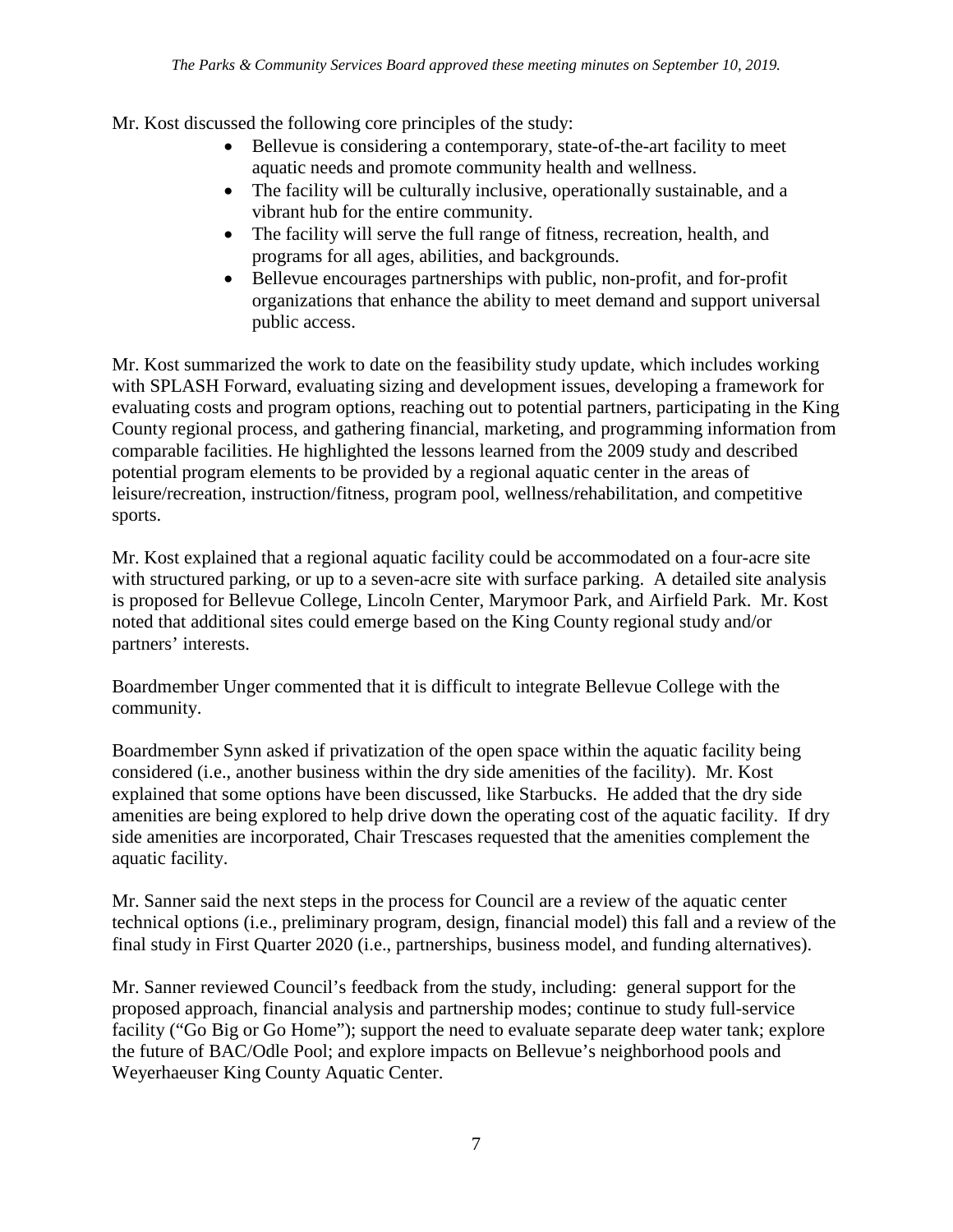Boardmember Unger asked if there has been any preliminary feedback from the local and regional pools. Mr. Kost said that initial feedback shows support of the aquatic center concept, with one minor exception from Samena Pool regarding programming.

Boardmember Unger expressed her support for the Lincoln Center site as the favored aquatic center location.

Boardmember Clark asked if Odle Pool can be repurposed as a fun, non-competitive swimming pool and then build a competitive swimming pool at an alternate location. He favors Bellevue College for the competitive pool location and supports the overall concept.

From a viability standpoint, Boardmember Synn views the Lincoln Center location as the least favorable option. Mr. Kost clarified that all sites are still being considered. Boardmember Synn also asked how an agreement would work if Marymoor Park or a location outside of Bellevue was selected. Mr. Sanner discussed some of the current interlocal agreements and fee differentials that may also be considered for an aquatic facility if the location is not located within Bellevue. Boardmember Synn would like Bellevue citizens given priority/discounted pricing if the facility is located in Bellevue.

Boardmember Heath expressed his support of the aquatic facility concept and the process that is being undertaken to determine viability. He also supports SplashForward and citizens being highly involved in the process. Boardmember Heath noted that there is public perception that the focus is on a regional aquatic center. He supports both large and small aquatic facilities being considered. He would also like the City to error on the side of caution and conduct early outreach and consider partnership opportunities for the site location.

Vice-Chair Hamilton asked why Highland Park was eliminated as a preferred site location. Mr. Kost clarified that the aquatic facility would have taken the entire park/community center so it was eliminated from the list. Vice-Chair Hamilton also inquired about the presentation tools being used. Mr. Kost explained that stakeholder interviews have been conducted but there is currently limited information to show the public.

In regards to Boardmember Synn's comments about discounted pricing for Bellevue residents for the aquatic facility, Chair Trescases reminded Boardmembers that many of Bellevue's programs, including the BAC, operate with resident and non-resident pricing. She supports a facility with the "dream big" concept and multiple uses; however, she cautioned about selecting Bellevue College as the preferred site location due to significant traffic congestion in the area.

Boardmember Unger asked if Bellevue College would support an aquatic facility that wasn't located at the college. Mr. Kost responded that this is not likely. He added that the size and expense of the facility will be substantial—various financial mechanisms are being discussed.

Boardmember Synn suggested that funding cycles be taken into consideration since this might create additional risk (i.e., King County levy funding cycle, Bellevue Parks levy funding cycle, etc.).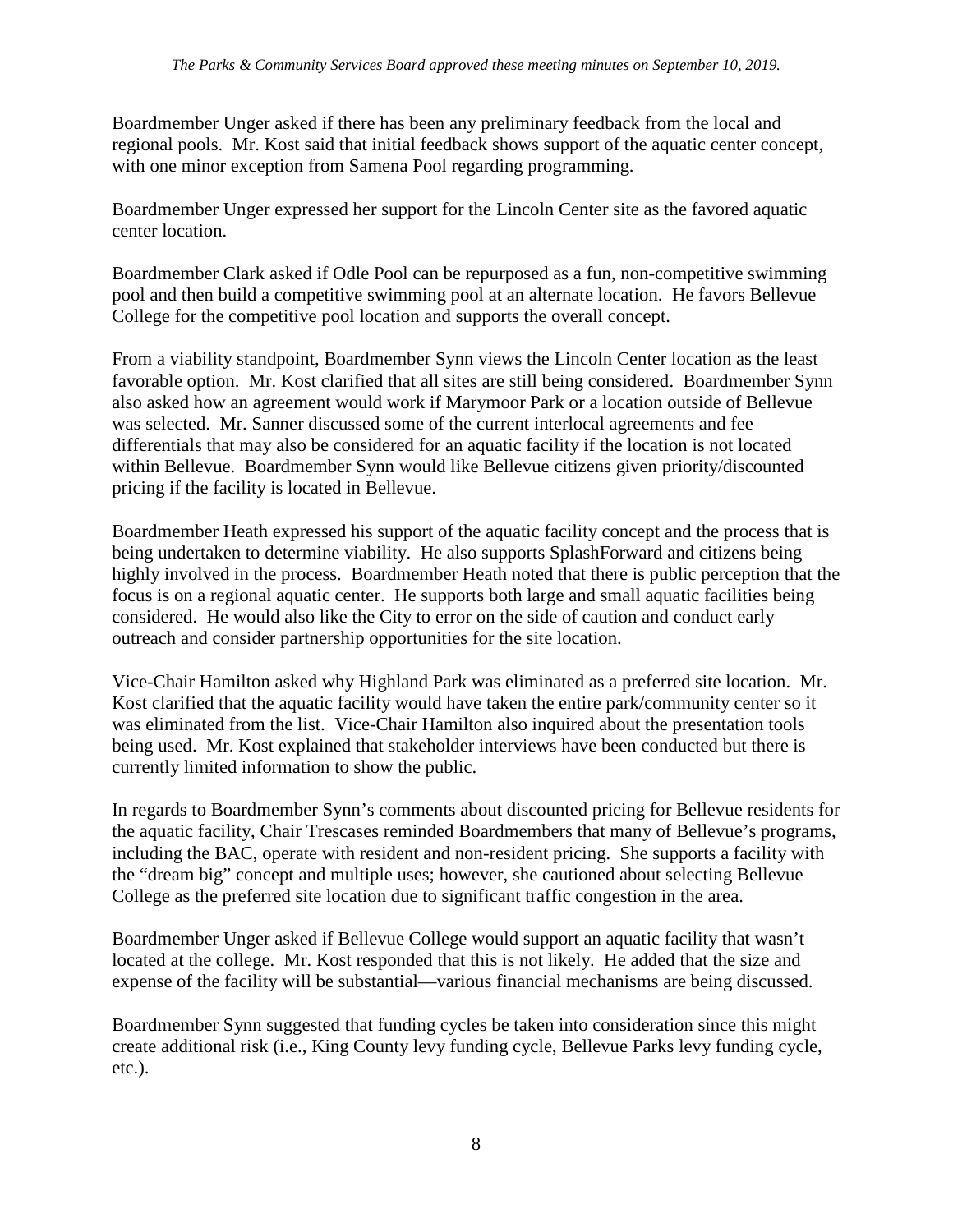#### **Motion by Boardmember Clark and second by Boardmember Unger to extend the meeting to 8:45 p.m. Motion carried unanimously (6-0).**

## 11. **NEW BUSINESS:**

None.

## 12. **PROPOSED AGENDA FOR NEXT MEETING:**

Mr. Parker reminded Boardmembers that the August Board meeting has been cancelled. The September meeting agenda will tentatively include the following items:

- Newport Hills Neighborhood Park Design Presentation
	- Choices Plan for Individuals with Disabilities

## 13. **OTHER COMMUNICATIONS:**

- A. CIP Project Status Report
- B. Memo re Election Activities and Public Disclosure Commission Rules
- C. Memo and Proclamation re World Elder Abuse Awareness Day (from Council Packet)
- D. Email re Youth Sports
- E. Email re Ashwood Park planning
- F. Note re Downtown Park
- G. List of upcoming Parks special events

## 14. **ORAL COMMUNICATIONS/PUBLIC COMMENTS:**

#### Karen Mauden

316 131st Ave. NE, Bellevue, WA

Ms. Mauden suggested that the scope of the aquatic center analysis include the community. She also suggested that the feasibility study include the voice of the business community and region. The facility needs a return on investment and the old Sears facility in Redmond should be considered.